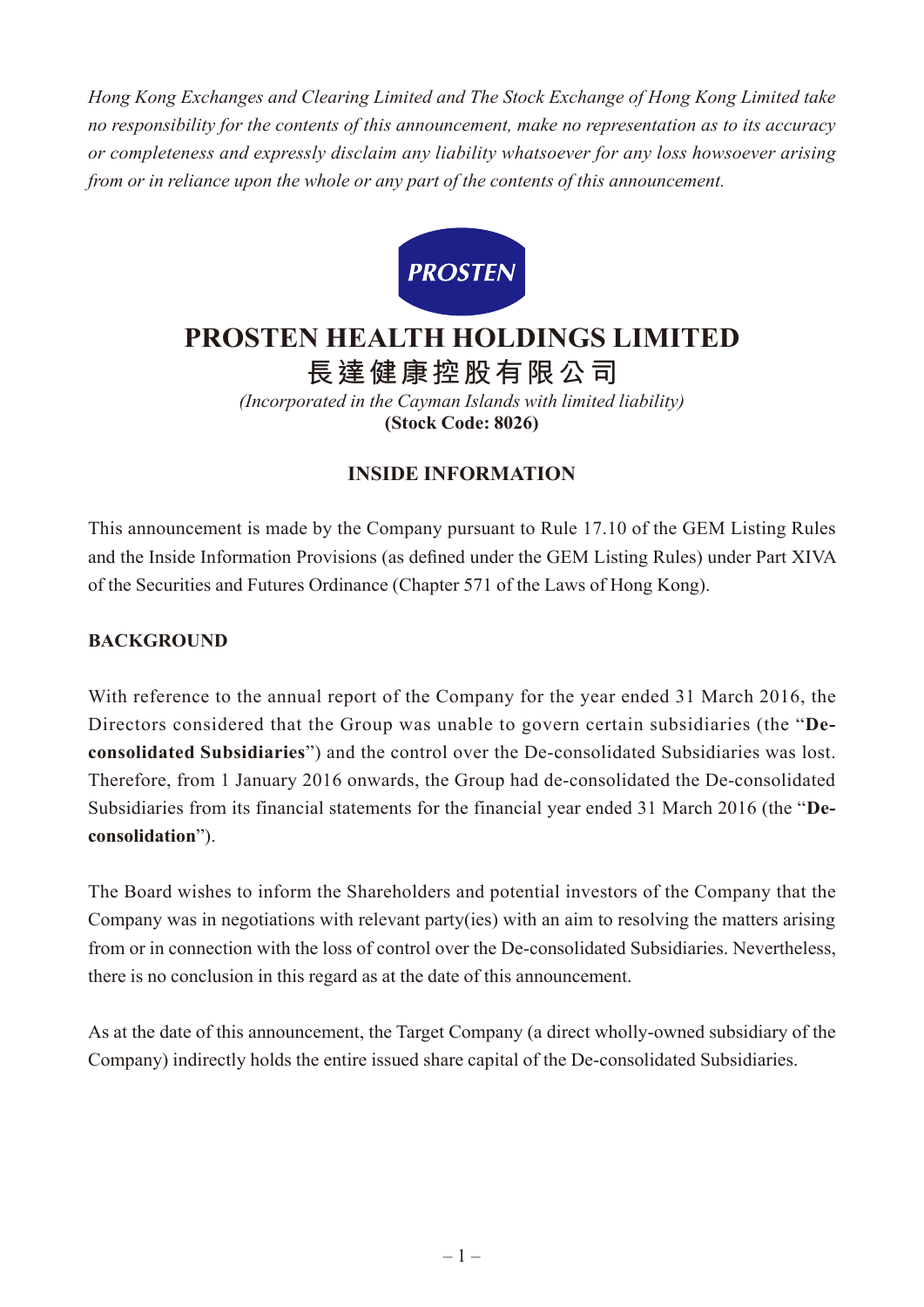The Board is pleased to announce that on 2 June 2017 (after trading hours), the Company and the Purchaser entered into the Disposal Agreement, pursuant to which the Company conditionally agreed to sell and the Purchaser conditionally agreed to acquire the Sale Shares and the Sale Loan at the Consideration of HK\$4.6 million. The Disposal will in effect cast away the Target Group (including the De-consolidated Subsidiaries) from the Group.

## **The Disposal**

Set out below are the principal terms of the Disposal Agreement:

#### *Date*

2 June 2017 (after trading hours)

## *Parties involved*

— The Company (as vendor)

— The Purchaser

To the best of the Directors' knowledge, information and belief having made all reasonable enquiries, (i) the Purchaser and her associates are Independent Third Parties and do not hold any Shares or other convertible securities in the Company as at the date of this announcement; and (ii) there was no previous transaction or business relationship among the Company, the Purchaser and/ or her associates in the previous 12 months which would result in aggregation under Rule 19.22 of the GEM Listing Rules.

## *Subject matter*

Pursuant to the Disposal Agreement, the Company conditionally agreed to sell and the Purchaser conditionally agreed to acquire the Sale Shares (representing the entire issued share capital of the Target Company) and the Sale Loan.

## *The Consideration*

The Consideration for the Disposal is HK\$4.6 million and shall be payable by the Purchaser in cash within three business days from the date of the Disposal Agreement.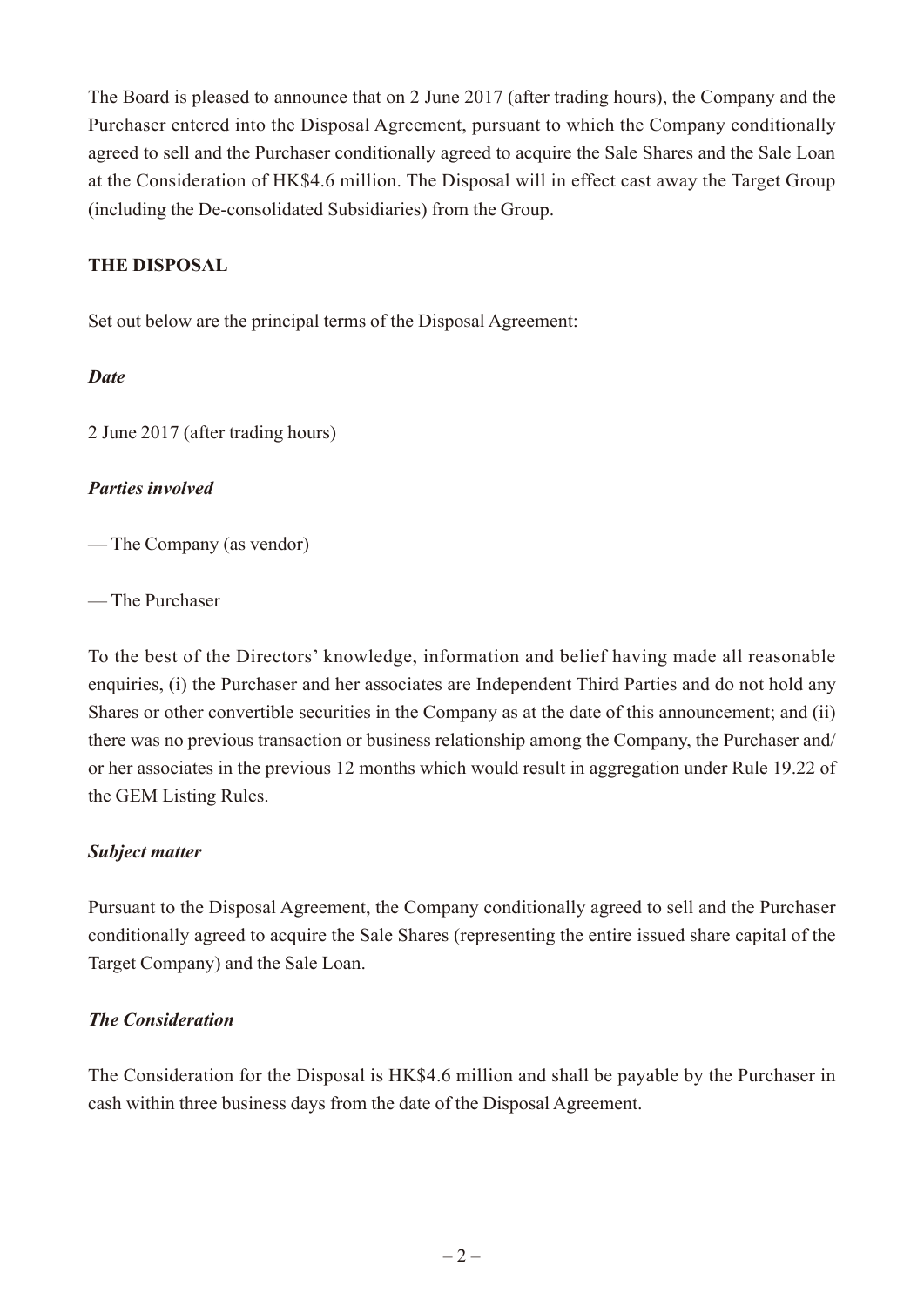The Consideration of HK\$4.6 million was determined after arm's length negotiations between the Company and the Purchaser taking into account (i) the net liabilities of the Target Group (excluding the De-consolidated Subsidiaries as the control over them was lost), as adjusted for the valuation of the Property as at 31 May 2017 conducted by an independent valuer using comparison approach, which amounted to approximately HK\$22.6 million as at 31 March 2017; and (ii) the Sale Loan of approximately HK\$8.1 million.

## *Completion*

Subject to payment of the Consideration in accordance with the Disposal Agreement, the Completion shall take place within 10 business days from the date of the Disposal Agreement, or such other date as may be agreed between the Company and the Purchaser.

As aforementioned, from 1 January 2016 onwards, the Group had de-consolidated the Deconsolidated Subsidiaries from its financial statements for the financial year ended 31 March 2016.

Immediately after the Completion, the Company will cease to hold directly or indirectly, any interest in each member of the Target Group. As such, members of the Target Group other than the De-consolidated Subsidiaries (the "**Subsidiaries Under Control**") will also cease to become subsidiaries of the Company and their financial results will no longer be consolidated into the financial statements of the Group.

#### **Information on the Target Group**

The Target Company is a company incorporated in the British Virgin Islands with limited liability and is an investment holding company, which is directly wholly-owned by the Company as at the date of this announcement.

As at the date of this announcement, the Target Company (a direct wholly-owned subsidiary of the Company) holds the entire issued share capital of the De-consolidated Subsidiaries and the Subsidiaries Under Control.

The Subsidiaries Under Control do not have business operation as at the date of this announcement.

The Target Group hold the Property through one of the Subsidiaries Under Control. The Property is a high floor apartment unit with gross floor area of approximately 159 square meters in a 25-storey residential building located at No. 24 Jian Guo Men Wai Da Jie Yi, Chaoyang District, Beijing, the PRC, and is vacant as at the date of this announcement.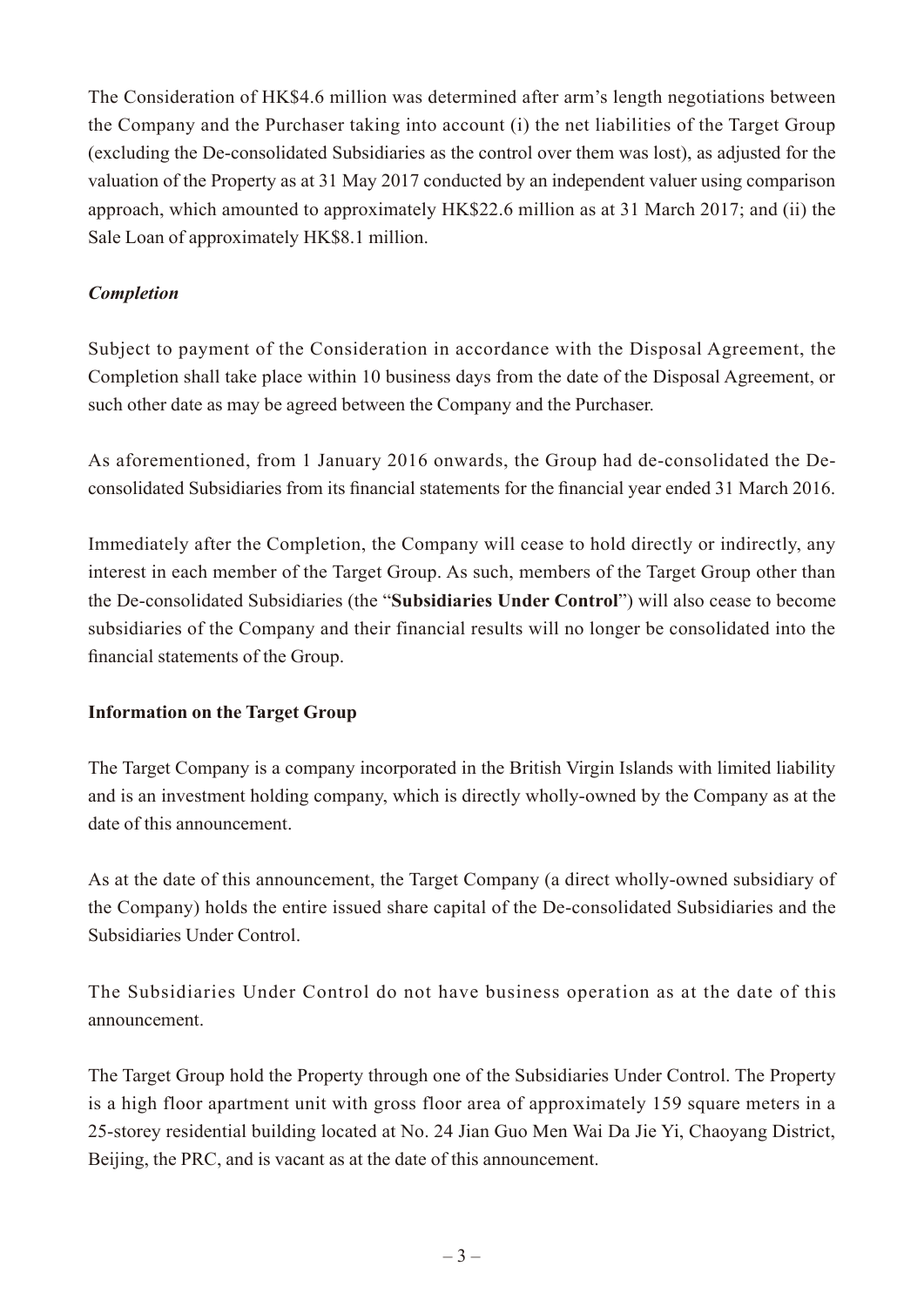#### **Reasons for the Disposal and use of proceeds**

Despite the Company's negotiations with the relevant party(ies) with an aim to resolving the matters arising from or in connection with the loss of control over the De-consolidated Subsidiaries, there is no conclusion in this regard as at the date of this announcement.

The Directors consider that the Disposal represents an opportunity for the Group to cast away the Target Group (including the De-consolidated Subsidiaries) and avoid further efforts to be spent on negotiation or other actions to be taken in connection with the loss of control over the Deconsolidated Subsidiaries.

The net proceeds from the Disposal is expected to be approximately HK\$4.4 million. The Company intends to apply such amount for general working capital of the Group.

It is expected that the Company will record an estimated net gain of approximately HK\$26.5 million (subject to final audit) from the Disposal upon the Completion, which is calculated based on the unaudited net liabilities of the Target Group (excluding the De-consolidated Subsidiaries) as at 31 March 2017 of approximately HK\$30.0 million, the Sale Loan of approximately HK\$8.1 million and the consideration for the Disposal of approximately HK\$4.6 million.

Having considered the foregoing, the Directors considered that the terms and conditions of the Disposal Agreement are on normal commercial terms, fair and reasonable and that the Disposal is in the interests of the Company and the Shareholders as a whole.

For avoidance of doubt, the Disposal does not constitute notifiable transaction or connected transaction of the Company pursuant to Chapter 19 and Chapter 20 of the GEM Listing Rules.

## **TERMS AND DEFINITIONS**

In this announcement, unless the context otherwise requires, the following expressions shall have the following meanings when used herein:

| "Board"   | the board of Directors                                      |
|-----------|-------------------------------------------------------------|
| "Company" | Prosten Health Holdings Limited, a company incorporated     |
|           | in the Cayman Islands with limited liability, the shares of |
|           | which are listed on the GEM (stock code: 8026)              |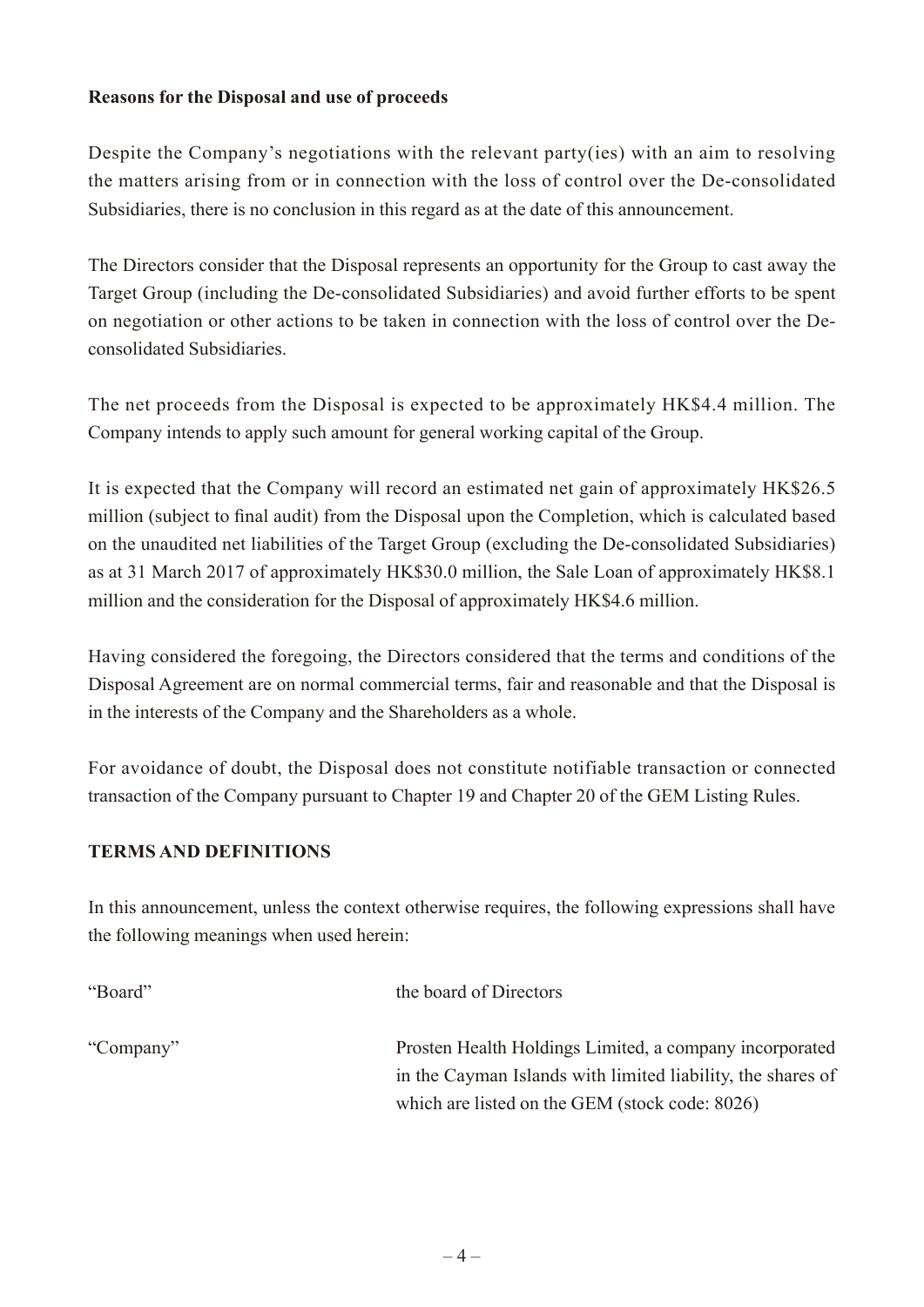| "Completion"                   | completion of the Disposal                                                                                                                                                  |
|--------------------------------|-----------------------------------------------------------------------------------------------------------------------------------------------------------------------------|
| "connected person(s)"          | has the meaning ascribed thereto under the GEM Listing<br>Rules and the word "connected" shall be construed<br>accordingly                                                  |
| "Consideration"                | the consideration of HK\$4.6 million for the Disposal                                                                                                                       |
| "Director(s)"                  | the director(s) of the Company                                                                                                                                              |
| "Disposal"                     | the disposal of the Sale Shares and the Sale Loan pursuant<br>to the Disposal Agreement                                                                                     |
| "Disposal Agreement"           | the agreement dated 2 June 2017 entered into between the<br>Company and the Purchaser in relation to the Disposal                                                           |
| "GEM"                          | the Growth Enterprise Market of the Stock Exchange                                                                                                                          |
| "GEM Listing Rules"            | the Rules Governing the Listing of the Securities on the<br><b>GEM</b>                                                                                                      |
| "Group"                        | the Company and its subsidiaries                                                                                                                                            |
| "HKS"                          | Hong Kong dollars, the lawful currency of Hong Kong                                                                                                                         |
| "Hong Kong"                    | Hong Kong Special Administrative Region of the PRC                                                                                                                          |
| "Independent Third Party(ies)" | third party(ies) and its/their ultimate beneficial owner(s)<br>which are independent of the Company and connected<br>persons of the Company and their respective associates |
| "Property"                     | Room 2002, Block 3, Yanhuayuan, No. 24 Jian Guo Men<br>Wai Da Jie Yi, Chaoyang District, Beijing, the PRC                                                                   |
| "PRC"                          | the People's Republic of China                                                                                                                                              |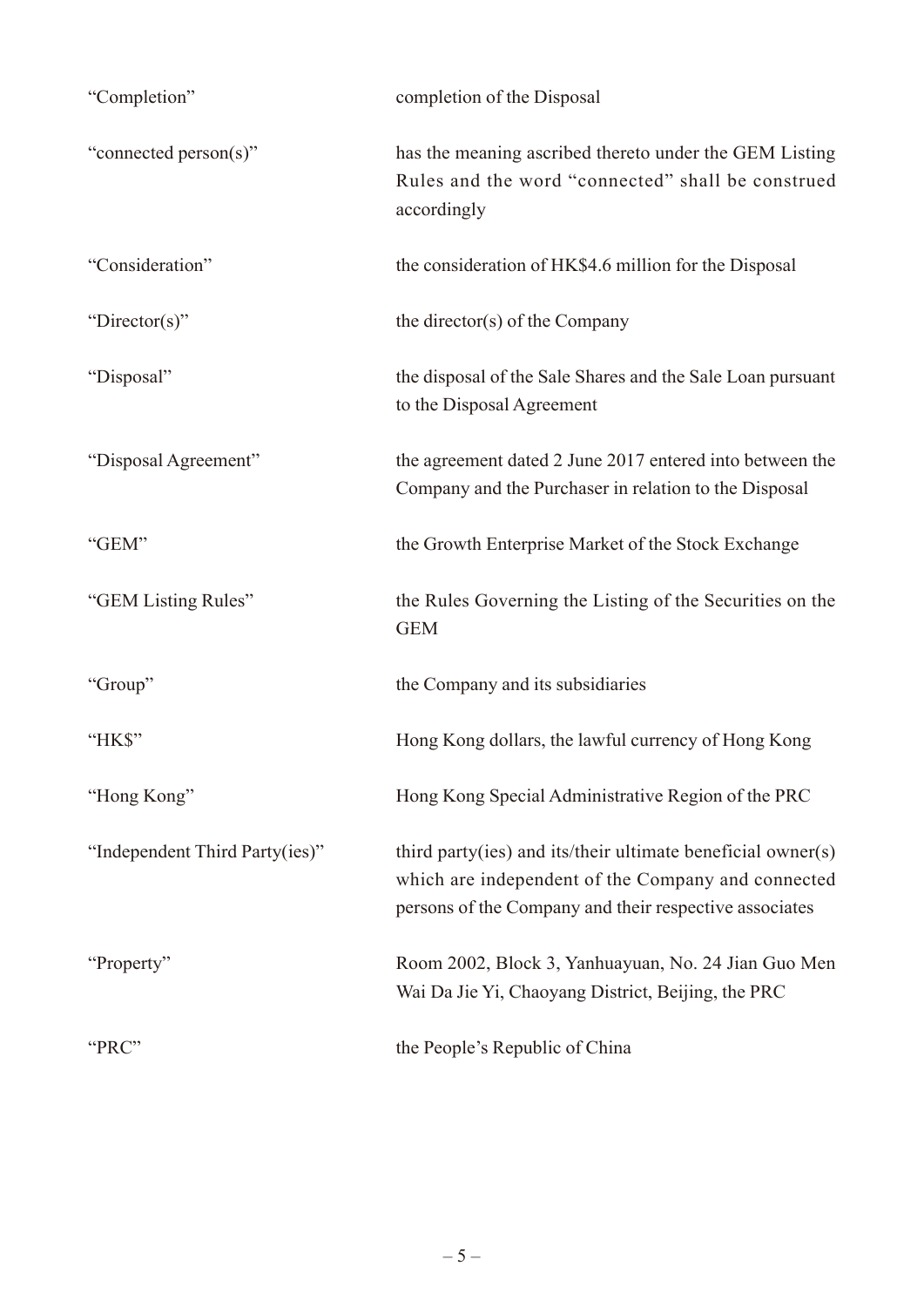| "Purchaser"      | Ms. Feng Tingting (馮亭亭)                                                                                                                                           |
|------------------|-------------------------------------------------------------------------------------------------------------------------------------------------------------------|
| "Sale Loan"      | the shareholder loans that the Target Group owes the<br>Company as at the date of the Disposal Agreement                                                          |
| "Sale Shares"    | the entire issued share capital of the Target Company                                                                                                             |
| "Share(s)"       | ordinary share(s) of HK\$0.1 each in the share capital of<br>the Company                                                                                          |
| "Shareholder(s)" | holder(s) of the Shares                                                                                                                                           |
| "Stock Exchange" | The Stock Exchange of Hong Kong Limited                                                                                                                           |
| "Target Company" | Prosten (BVI) Limited, a company incorporated in the<br>British Virgin Islands with limited liability which is a<br>direct wholly-owned subsidiary of the Company |
| "Target Group"   | the Target Company and its subsidiaries                                                                                                                           |
| 440/2            | per cent.                                                                                                                                                         |

By order of the Board **Prosten Health Holdings Limited Xu Zhigang** *Chairman*

Hong Kong, 2 June 2017